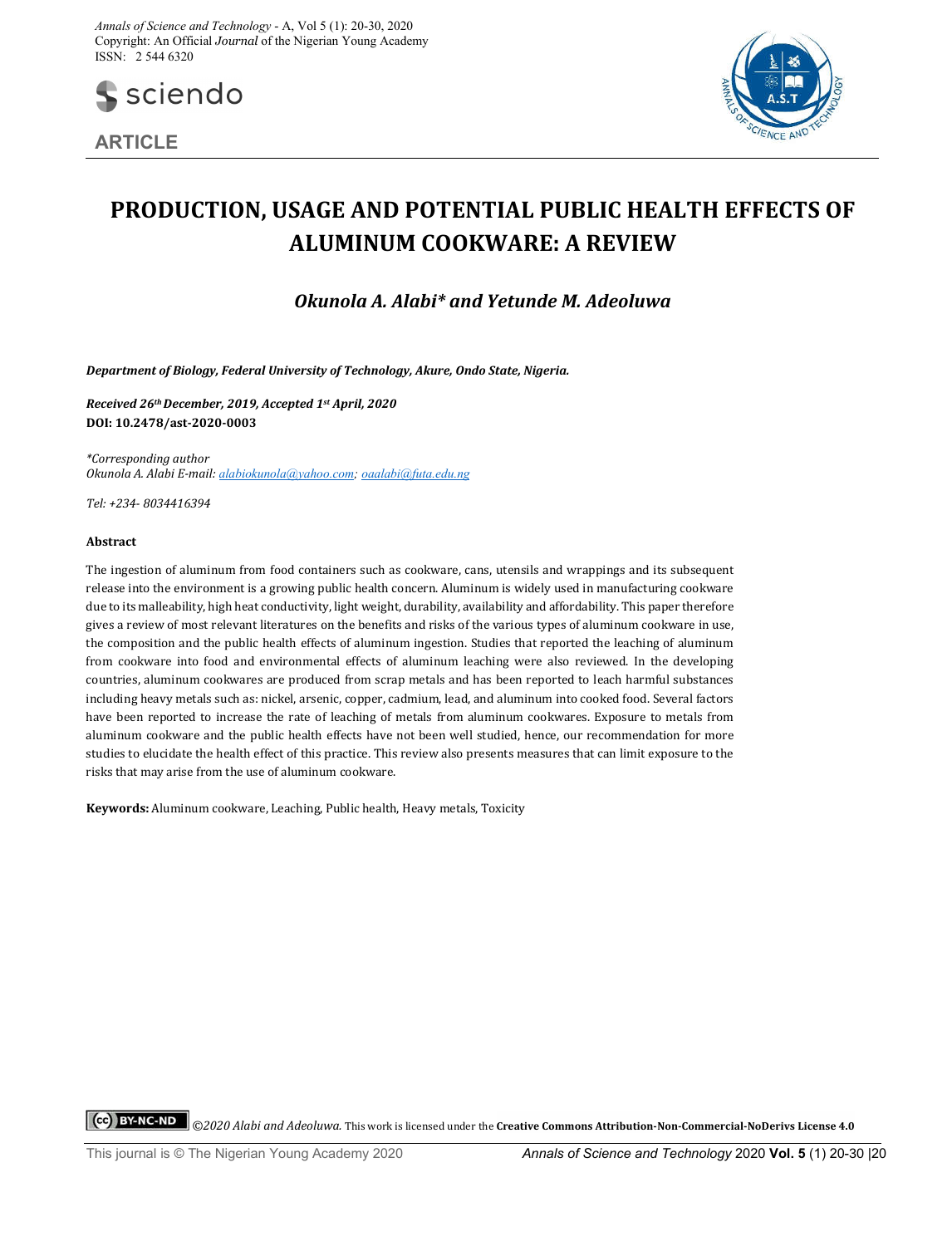# **1.0 Introduction**

Aluminum is the third most abundant element in nature (Hassan *et al*., 2008). It is the most abundant metal which occurs naturally in silicates, cryolite and bauxite rock. It is a good conductor of heat which makes it a great choice for cookware with its thermal conductivity sixteen times greater than that of stainless steel. Pure aluminum is nevertheless very soft and it is therefore often mixed with other metals and elements like silicon, zinc, copper, magnesium, manganese and lithium to form alloys which are stronger and harder and hence of increased versatility (ATSDR, 1999; Wagner, 1999). The tensile strength of some copper-aluminum alloys can exceed that of mild steel by as much as 50% (Wagner, 1999).

Aluminum metal and its alloys are used widely in building construction such as siding and roofing, doors, windows and also in transportation to manufacture automobiles and aircraft. It is used to produce storage and packaging materials like beverage cans and also for electrical equipment, cookware, decorations, road signs, fencing, foil, corrosion-resistant chemical equipment, solid fuel rocket propellants, explosives, dental crowns and jewelry (Krewski *et al.*, 2007). Aluminum is also a component of many items used daily such as over-the-counter medications which include but are not limited to antacids, buffered aspirins, anti-diarrheal products and body care products (Mohammad *et al*., 2011). Aluminum is used in making home cooking utensils due to its malleability, making it easy to be bent or pressed into several shapes (Odularu *et al*., 2013). These utensils have high heat conductivity and thus cook food evenly. They are light weight, easy to clean, durable and affordable as a result of easy availability of aluminum. An assortment of aluminum cookware and utensils are in use all over the world, some of which are locally made, uncoated and non-anodized with each type having its own benefits and risk factors (Table 1). Aluminum cookware is widely used throughout the developing world (Bergkvist *et al*., 2010; Al Zubaidy *et al*., 2011; Al Juhaiman 2012).

## **Types of Cookware**

There are different types of cookware in use all over the world which are made from variety of materials ranging from clay, ceramics, glass, to metals like gold, silver, copper, brass, bronze, cast iron, steel, stainless steel aluminum alloys and food grade plastics. These assortments of cookware have their own advantages and disadvantages depending on the type of material used in their production (Table 2). Leaching of materials from any type of cookware is also dependent on the type of material used in their manufacture and the cooking temperature.

## **Production of Aluminum Cookware**

Aluminum cookwares are manufactured using heat processing similar to the cast iron skillets. It involves a casting process requiring melting metal which is then poured into a cast. Scrap metals including waste engine parts, vehicle radiators, lead batteries, computer parts and other materials are the primary source materials used by local artisans in manufacturing forged aluminum cookware which pose a significant risk by leaching of multiple metals during cooking (Weidenhamer *et al*., 2016).

In the developing countries, the pot makers depend on aluminum products like broken spoons, plates, old aluminum pots, cans and other containers that have been used and thrown away which they pick up from the streets, gutters and dust bins. The potters also go to bicycle repairers, iron benders and mechanic workshops to acquire used aluminum parts of generators, motorcycles and vehicles (Abubakar, 2011). The major tools and equipment used in the melting section by these artisans are air blowing machine, wheel, fire mouth, iron pot (old gas container of refrigerator), pincers, hammer, metal rods, wooden rods and knives (Oke and Oyeniyi, 2013). The effort of two or more people is required in the production process. With the aid of a pipe, the blowing machine is permanently linked to a fire mouth powered by burning charcoal, with the iron pot containing the aluminum material placed on top of it (Figure 1). The aluminum material melts to liquid form in this process. One or two pieces of dry cell battery are added to it to enable the impure materials to float and be removed from the pot (Okunna, 2004). When the hot liquid is ready, it is poured into a clay mold to form a cast and the cast is allowed to cool down for at least five minutes before the aluminum pot is removed from the mold (Figure 2). A metal file is then rubbed through the body of the pot to get a fine finish (Figure 3) (Suleiman, 2011).



**Figure 1**: Melting of aluminum plates to produce cooking pots. **Source:** The Epoch Times, 2017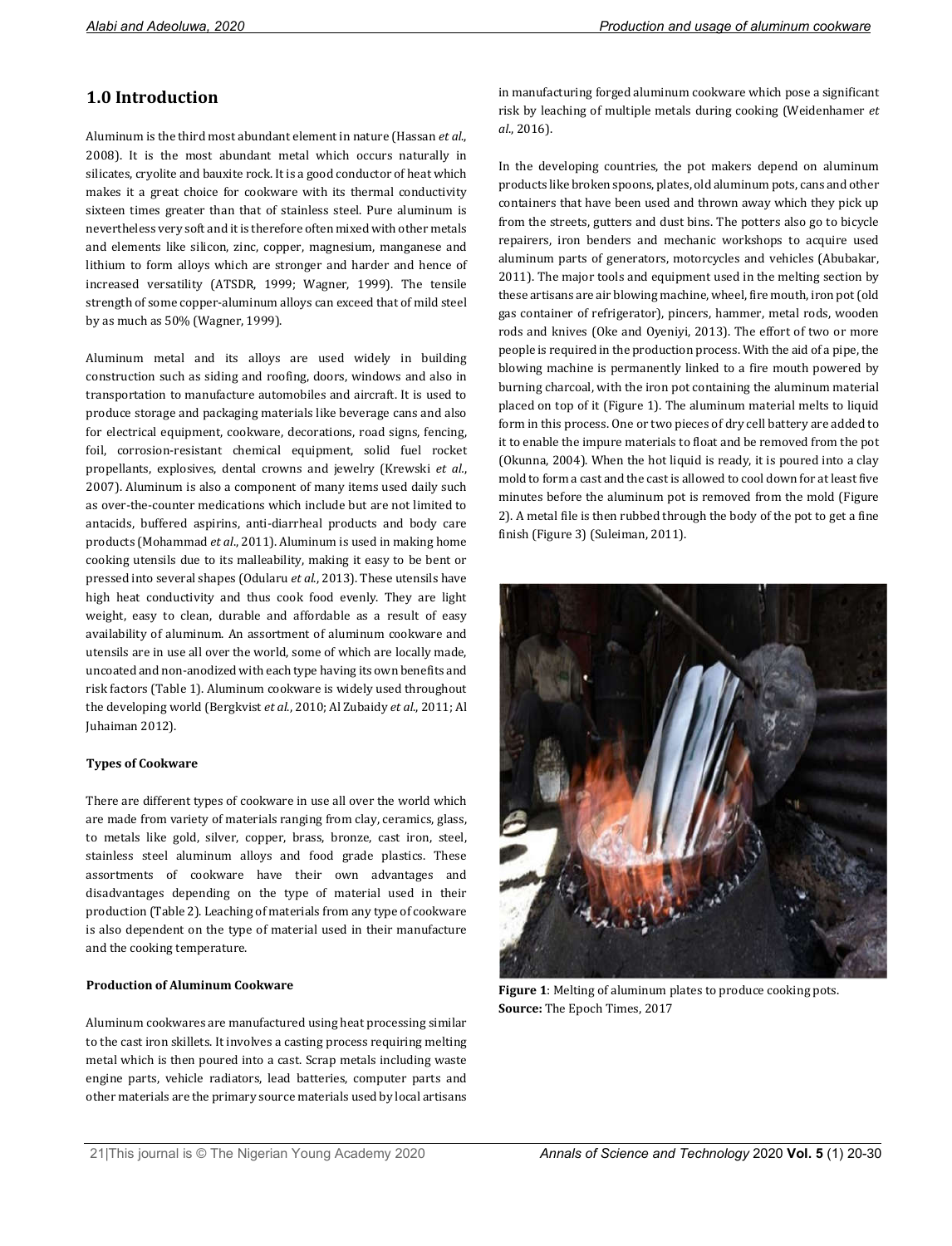

**Figure 2**: Pouring of melted aluminum into a mold to produce cooking pots.

**Source:** The Epoch times, 2017.



**Figure 3**: A file photo of aluminum pots made from scrap metal in a market in Cameroon, Africa. **Source:** The Epoch times (2017)

On a more refined industrial scale, the process of manufacturing aluminum involves various steps which include: blanking, punching and piercing to cut out portion of metal, deep drawing to shape and size metal sheet relative to the required design, metal forming by spinning along the die surface to get desired profile. This is followed by bulging process to expand metal, beading and curling to roll metal under a die to create ring of material along the edge, coining or embossing to reduce thickness to maximum of up to thirty percent of base thickness, extruding where a pilot hole is pierced, and punch is pushed through to expand the metal and grow in length. Finally, necking and rib forming to create an inward or outward protrusion of metal on surface trimmer to remove excess metal to get the finished part. The utensils are anodized, polished and inspected. The finished utensils of various sizes are bunched into set of utensils and packed for dispatch. The application of handles onto copper and aluminum pots is carried out by nailing them onto the body of the pot with particularly resistant alloy rivets (AG5) or with rivets made from the same metal as the container (Guidetti and Simonetti, 2000).

A new development in the manufacturing procedures of cookware is coating internally with a film of food-grade plastic material, polytrifluoroethylene (PTFE), which involves combining aluminum with non-stick materials by subjecting anodized aluminum to a polymer infusion process, thus conferring an anti-stick property; such that it allows less fat to be used in cooking and makes it easier to wash. Various cooking utensils have nonstick coating which is applied to the cookware in a furnace and industrial oven. The processing involves an initial phase of preparation of the metal onto which the coating is to be applied, cleaning or removal of grease and sanding. Subsequently is the application phase, normally of more than one layer, until a thickness is reached which allows it to perform to its maximum in terms of resistance against friction but also in terms of duration over time (Guidetti and Simonetti, 2000). This coating in aluminum cookware is also meant to minimize leaching of metals into cooked foods, however, this gets worn out by scratching as time goes on.

## **Recycling of Aluminum and the production of aluminum cookware**

Aluminum recycling is the method of reusing scrap aluminum and other metals to make new products after its original production. Many of the aluminum cookware and cans currently in use contain some amount of recycled metals while others are exclusively made of recycled metals. The importance of scraps as a source of aluminum supply continues to increase from the start of the aluminum industry. Domestic primary aluminum production accounted for over forty percent of the world's aluminum production after the Second World War. Primary aluminum was manufactured in forty three countries in the year 2000, with the United States producing about fifteen percent of the twenty four million tons of production, having metals recovered from scrap making up around thirty five percent of this local supply of aluminum (Patricia, 2000). The process of producing recycled aluminum into new products involves different stages like separation of the metals, cleaning, melting, forming into different shapes, cooling, refining and polishing. This process is energy-saving, inexpensive and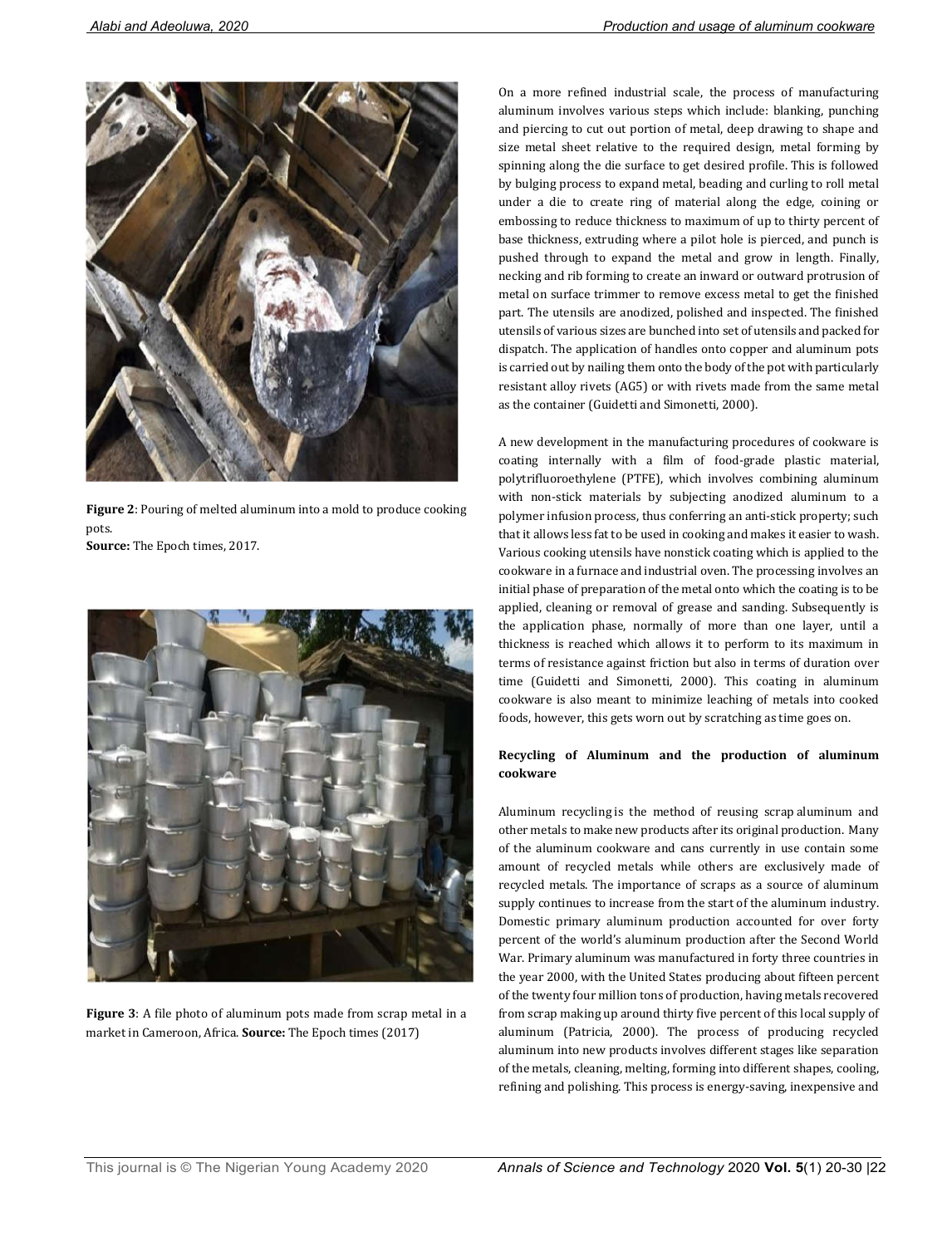considered sustainable, as it significantly reduces the level of greenhouse gas emission when compared to the process used to make entirely new aluminum products. About thirty five percent of all aluminum materials manufactured in the United States are from old recycled scrap (Schlesinger, 2006). Aluminum cookwares manufactured from scraps has been identified as a potential source of heavy metals especially lead and arsenic poisoning in developing countries (Weidenhamer *et al*., 2016).

#### **Constituents of Aluminum Cookware**

#### **Lead**

Lead is a heavy metal with a high toxicity even at very low exposure levels. It has acute and chronic effects on health and the environment. Lead is not degradable in nature and will therefore remain in circulation once released to the environment. A source of lead exposure that has largely been overlooked is locally-made aluminum cookware (Bergkvist *et al*., 2010). Despite the removal of lead additives from gasoline several years ago, many recent studies reports the widespread persistence of high blood levels especially in developing countries (El Desoky *et al*., 2013, Kalra *et al*., 2013, Kapitsinon *et al*., 2015). Artisanal aluminum cookware may be a major contributor to lead poisoning (Weidenhamer *et al*., 2014) because it is mostly made from scrap metals like car parts including lead batteries as additive. The potential for lead to leach from this type of cookware has been reported and estimated to be as high as  $260 \mu g/s$ erving, indicating a potential health hazard (Al Juhaiman, 2010; 2012; 2016). At Ashland University in Ohio, researchers and the nonprofit Occupational Knowledge International studied forty two pots from ten developing countries, and reported that more than one-third posed a risk of lead exposure. The highest level was in Vietnam, where one pot released 2,800 times more lead than California's maximum allowable dose level of 0.5 µg/day (Weidenhamer *et al*., 2016). WHO has established a provisional tolerable weekly intake of 25 µg/kg of body weight for lead (equivalent to 3.5 µg/kg of body weight per day).

#### **Arsenic**

Arsenic is another heavy metal that poses threat to both human health and the environment. Arsenic is found in contaminated dusts, water, soil, containers and agrochemical wastes (Nriagu and Azcue, 1990). Studies by Weidenhamer *et al*. (2016) reported that measureable levels of arsenic was generated by 23 (55%) aluminum cookwares from the Philippines, with a concentrated level of 10 μg/serving in one pot. Also in Bangladesh, a country with serious arsenic poisoning due to contaminated groundwater, all four cookware items studied were observed to leach arsenic up to a concentration of 6 μg/serving (Uddin and Huda, 2011; WHO, 2011a). Arsenic in aluminum cookware can be traced mostly to the scrap metals used in the production of aluminum cookware.

#### **Cadmium**

Cadmium is another heavy metal with high toxicity and it accumulates in the human body especially the kidney (NCM, 2003). Cadmium oxides are used in the chemical industry for electroplating in electric batteries, as stabilizers for plastics, and pigments for enamels. Rechargeable batteries and special alloys produced from cadmium

cookwares used.

## **Fluoropolymer Coating**

Fluoropolymers are the polymer materials containing fluorine atoms in their chemical structures. They are high-performance plastic materials used in strong chemical and high-temperature environments, in defense-related industries, electronics, automotive, aerospace, and telecommunications (Smart *et al*., 1995). About 85 percent of fluoropolymers are used in industrial applications like wire insulation for computer networks, automotive fuel hoses, semi-

also form a vital part of the scraps used in the production of aluminum cookware. Studies by Liangbo *et al*. (2017) reported the migration of cadmium into food from aluminum alloy pots during cooking at high temperatures, the rate of which increases with the cooking time. Also, when the pots were used to heat 15% ethanol under high temperature, the released amount of cadmium increased drastically (Liangbo *et al*., 2017).

## **Copper**

Metallic copper is flexible, ductile and a good conductor of thermal and electrical energy. Copper is used to make cooking utensils, electrical wiring, coins, pipes, faucets, fittings, building tools and for other commercial uses because of its versatility. It is also present in munitions, alloys (brass, bronze), coatings, fungicides, insecticides and wood preservatives. The main source of copper exposure in developed countries is through food and water (NCM, 2003). Copper is also a constituent of aluminum cookware that can leach into food during the process of cooking leading to elevation of the normal dietary intake range. Omar *et al*. (2015) studied the bioavailability of heavy metals in rice cooked with aluminum cooker using *in vitro* digestion model and inductively coupled plasma optical emission spectrometry (ICP-OES), the result showed that the cooked rice contained Copper at a concentration of 1.1 ±0.1 mg/kg. Although copper can be considered essential at low concentration, it is usually toxic at high levels (Rignell *et al*., 2009; Chen *et al*., 2009).

#### **Nickel**

Nickel is an abundant, strong, lustrous, silver-white metal which finds progressively more applications in modern technologies. It is very ductile and malleable, resistant to corrosion making it excellent for its choice as one of the metals alloys for manufacturing cookware. Most of the nickel produced is used for manufacturing stainless steel, nickel alloys, and nickel cast iron that include objects, such as, kitchen utensils, electrical equipment, tools, coins, machinery, armaments and jewelry. Nickel compounds are also used for electroplating, electroforming, nickel-cadmium alkaline batteries, dye mordant, catalysts and electronic equipment (Aleksandra and Urszula, 2008). Non-occupational sources of nickel exposure for the general population include mainly drinking water and food. The daily consumption of nickel through food is estimated at 0.15-0.7 mg/day (CAC, 1995). Several researchers have reported that some quantities of nickel are always transferred into cooked food (Sunderman, 1989; CAC, 1995; Agarwal *et al*., 1997; Berg and Petersen, 2000). Ogidi *et al*. (2017) reported an increased level of nickel in tomatoes sauce which is attributed to leaching of the metal from the household aluminum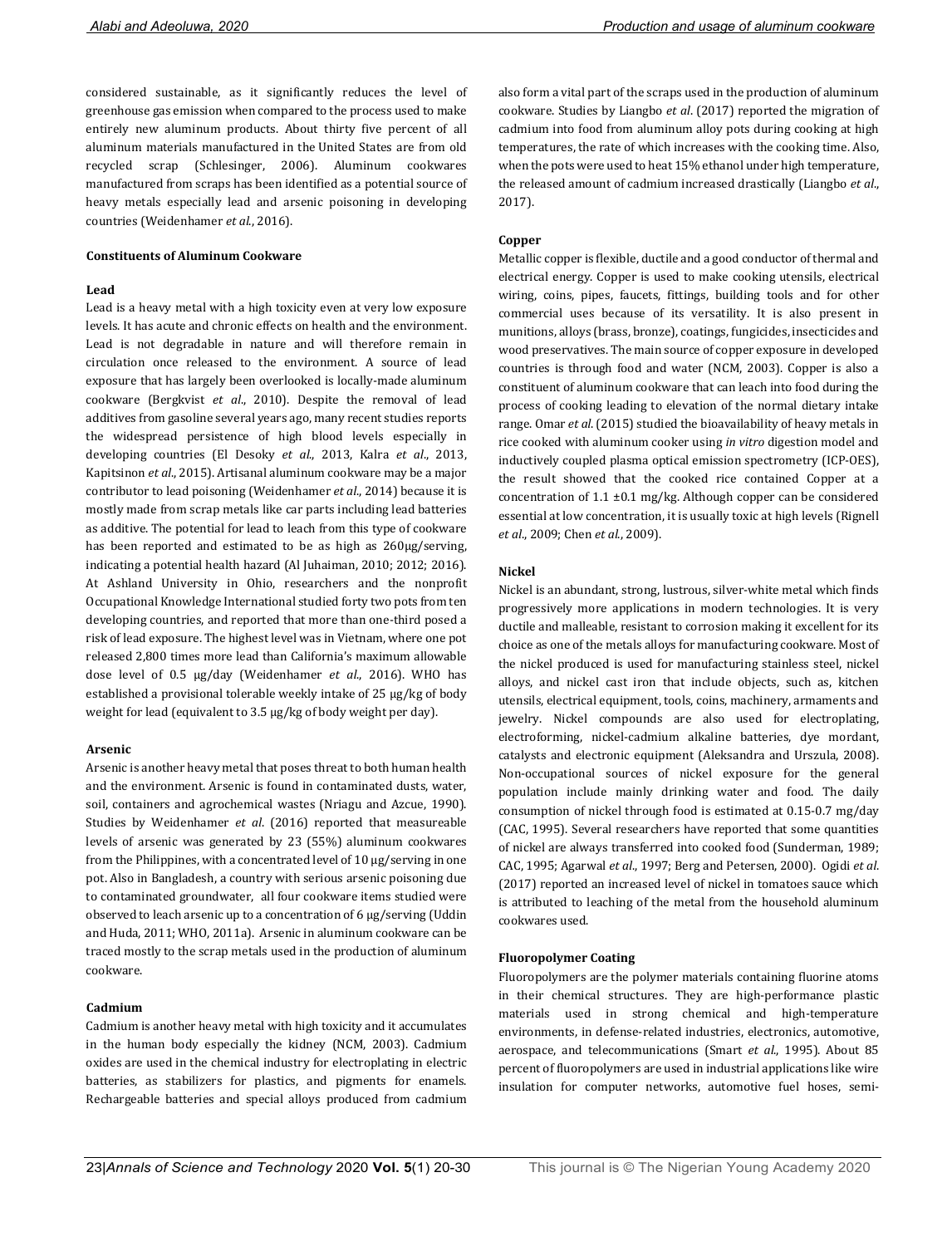conductor manufacturing equipment among others while the other fifteen percent is used in consumer products such as nonstick cookware and weather- and chemical-protective fabrics (Salamone, 1996). There are two types of fluoropolymer materials, which are the perfluoropolymers and partially fluorinated polymers. In partially fluorinated polymers, all the hydrogen atoms in the analogous hydrocarbon polymer structures are replaced by fluorine atoms while in perfluoropolymers there are both hydrogen and fluorine atoms in the polymer structures along with other elements in selected cases, such as polyvinylidenefluoride and polychlorotrifluoroethylene. Fluoropolymers have outstanding properties such as low surface energy, excellent chemical resistance, weather stability, low coefficient of friction, and low dielectric constant. These properties come from the special electronic structure of the fluorine atom, the stable carbonfluorine covalent bonding, and the unique intramolecular and intermolecular interactions between the fluorinated polymer segments and the main chains (Scheirs *et al*., 1997), hence their choice as a suitable film of coating on the surface of anodized aluminum in the manufacture of non-stick Aluminum cookware.

#### **Human exposure to aluminum**

There is widespread use of cheap aluminum cookware in many countries (Osborn, 2009) and as such evaluating the extent of metal exposures from this source and proffering solutions is of utmost importance (Weidenhamer *et al*., 2016). An average of 30mg of aluminum is daily ingested through food, water and drugs (Mohammad *et al*., 2011). The daily intake of aluminum was reported to be 18–36 mg per day prior to 1980. WHO in 1989 put the provisional tolerable weekly intake of aluminum per kilogram per bodyweight at 7mg (Al Juhaiman, 2012). Consequently, a person with a weight of 60kg should not consume more than 60mg of aluminum per day (Odularu *et al*., 2013). The primary source for aluminum intake under biological conditions is food (Yokel and McNamara, 2001). The main sources of aluminum in the diet include artificially added aluminum (in grain products, processed cheese and salt) and high dosages of naturally occurring aluminum (in tea, herbs and spices). Because of the factors of natural content of aluminum in food and its reaction with storage materials and cookware, aluminum concentration in food is not always constant. The air we breathe is a major contributor to aluminum exposure. This is influenced by activities like workplace exposure (Polizzi *et al*., 2002) and habits such as smoking cannabis, cocaine and heroin (Exley *et al*., 2006). Exposure to aluminum is almost impossible to avoid because of the extensive presence of this metal ion both in foodstuffs and in the atmosphere.

Apart from other sources of dietary aluminum, aluminum cookware is considered to be a likely source of aluminum leaching into beverages, water and food under diverse experimental conditions modified by varying the levels of citrate, chlorides, fluorides, pH and acetate (Al Zubaidy *et al*., 2011). Reports have shown that acidic food like tomatoes and simple foods like oils and cereals oxidize aluminum alloys and there is a concern of the absorption of aluminum from cookware (Semwal *et al*., 2006). Leaching is most likely to occur in cooking utensils due to factors such as temperature and pH during cooking and the release of the ions as the years increase (Odularu *et al*., 2013). Several reports confirmed that the leaching of aluminum is extremely dependent on pH, temperature and the presence of complexing agents from the alloys used in making the aluminum cookware (Semwal *et al*., 2006; Dabonne *et al*., 2010; Zubaidy *et al*., 2011; Odularu *et al*., 2013; Weidenhamer *et al*., 2014, 2016). Aluminum displays an inert behavior in aqueous solutions because of the protective compact  $Al_2O_3$  film on its surface. The solubility of this protective film nonetheless increases in acidic and alkaline medium. The leaching of aluminum in aqueous solutions can be explained by the chemical reaction below which occurs on the surface of the aluminum cookware, the released free aluminum ions then reacts with organic acids and other compounds found in food.

$$
Al_2O_3 + 6H^+ = 2Al^{3+} + 3H_2O
$$

The use of aluminum cookware for cooking offers a significant route for the entrance of aluminum metal into food and subsequently into humans that consume such foods (Adelkhani *et al*., 2009). Aluminum present in cookware especially in the case of acidic dishes such as tomato sauce can expose man to the consumption of high quantities of aluminum. Several studies showed that the leaching process increases by the addition of salt and citric acid to aluminum cookware (Karbouj, 2007; Mohammad *et al*., 2011) and with the increasing fluoride content in cooking water (Amarasooriya and Dharmagunawardhane, 2014). In recent times, wrapping meat and fish prior to oven cooking has become a common practice which has led to the excessive consumption of aluminum leached from aluminum foil with potential health risk. Studies on leaching of aluminum from aluminum foil using meat of various types (chicken, beef, mutton, water buffalo, and turkey) in different food solutions of tomato juice, citric acid, apple vinegar, salt, and spices packed with aluminum foil and cooked in the oven at different temperatures and time periods indicate that cooking increases the aluminum concentration in white and red meats, and in poultry having aluminum leaching values ranging between 59.83 – 220.20 mg/kg (Ranaua *et al*., 2001; Turhan, 2006). For grilled and baked fish fillets wrapped in aluminum foil, the leaching of aluminum depends on the duration of grilling, food pH value, heating temperature, composition and presence of any other substances (Turhan, 2006). Other studies report that aluminum is found to leach out from the foil in different stimulants, particularly in distilled water as well as acidic and alkaline media. Leaching of aluminum is found to be significantly higher in acidic and aqueous media compared to alcoholic and saline media. Conditions of higher temperature also increase the rate of movement of aluminum in acidic and aqueous media (Deepa and Padmalatha, 2013). The fat content in meat, in addition to the cooking process, has an effect on the leaching of aluminum with raw chicken and turkey breast meat having higher amounts of aluminum than the raw chicken and turkey leg meat, respectively. The amount of leaching are found to be high in acidic solutions and higher with the addition of spices (Bassioni *et al*., 2012).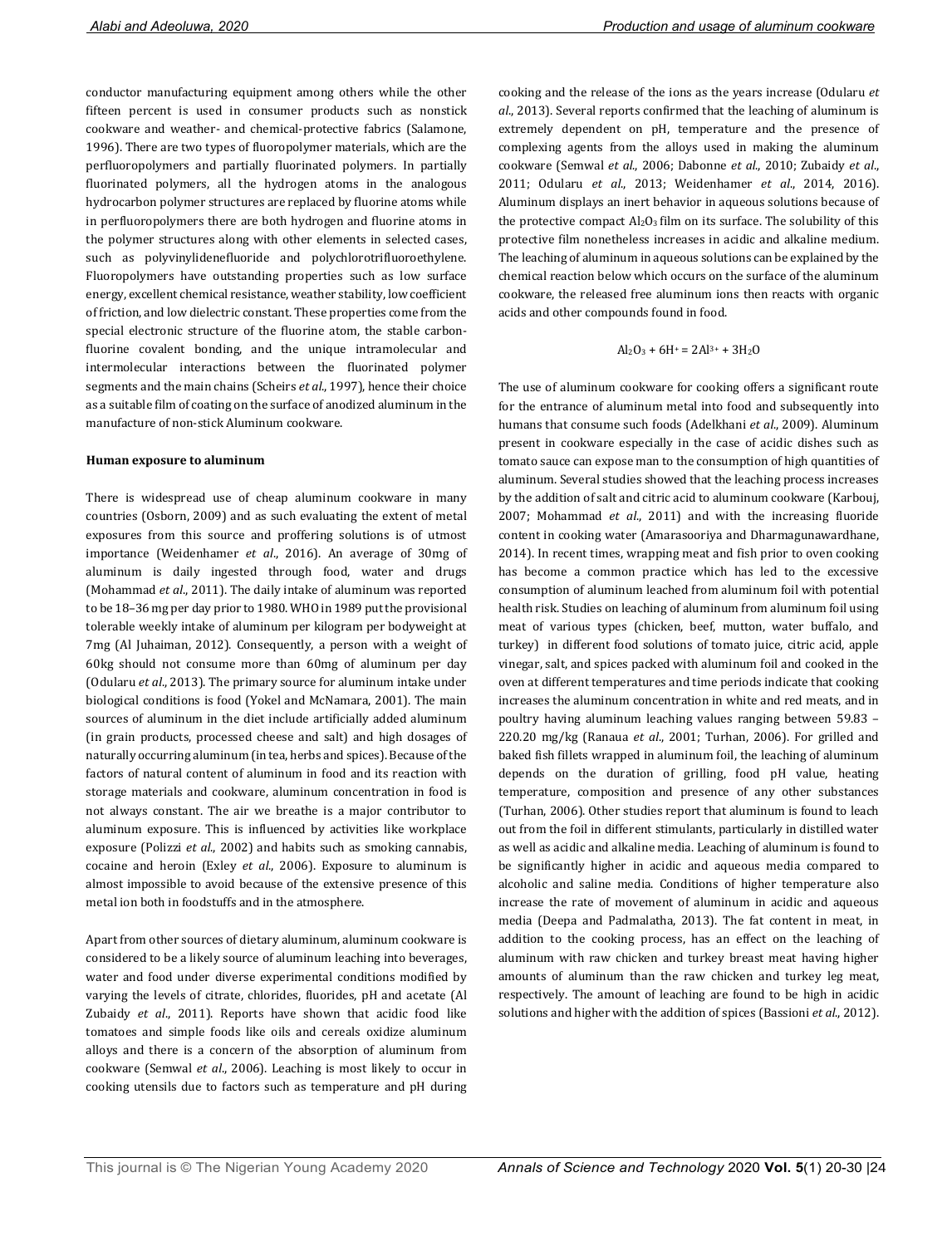| <b>TYPE</b>                 | CHARACTERISTICS                                                                                                                                                                                                                                                                                                                                                                                    | <b>RISKS</b>                                                                                                                                            |
|-----------------------------|----------------------------------------------------------------------------------------------------------------------------------------------------------------------------------------------------------------------------------------------------------------------------------------------------------------------------------------------------------------------------------------------------|---------------------------------------------------------------------------------------------------------------------------------------------------------|
| Pressed Aluminum            | Light-weight.<br>i.                                                                                                                                                                                                                                                                                                                                                                                | i. Usually not durable as the handles become                                                                                                            |
|                             | Cheap.<br>ii.<br>Comprise the highest percentage of aluminum<br>iii.<br>utensils being manufactured today.                                                                                                                                                                                                                                                                                         | loose or totally fall off.<br>ii. They have also been reported to leach<br>lead pigments and cadmium into food<br>especially when cooking acidic foods. |
| Cast Aluminum               | These are usually manufactured in a slower,<br>i.                                                                                                                                                                                                                                                                                                                                                  | Cast aluminum cookware can react with<br>i.                                                                                                             |
|                             | although more costly, process, with the final                                                                                                                                                                                                                                                                                                                                                      | acidic foods to change the taste of the                                                                                                                 |
|                             | product thicker than the pressed aluminum<br>cookware.<br>The bottom and the edges of the pots and pans<br>ii.<br>may also be designed to be of greater thickness<br>than the sidewalls making the aluminum utensil<br>less likely to bend or twist as it ages.<br>Cast aluminum is more porous and thus has a<br>iii.<br>better heat retention feature and conductivity<br>than pressed aluminum. | food.<br>ii. Older pots have been reported to leach<br>out heavy metals into food.                                                                      |
| Aluminum Foil and Foil Pans | i. Aluminum foil may be used for packing.                                                                                                                                                                                                                                                                                                                                                          | i. Aluminum is found to leach out from the                                                                                                              |
|                             |                                                                                                                                                                                                                                                                                                                                                                                                    | foil during cooking at high temperatures,<br>more than other aluminum cookware.                                                                         |
| Anodized aluminum           | Anodized aluminum cookware is hard, highly durable,                                                                                                                                                                                                                                                                                                                                                | Anodized aluminum cookware gets worn                                                                                                                    |
|                             | and easy to clean.<br>This anodizing procedure improves the natural oxide ii.<br>ii.<br>film found in aluminum making it to have a hard,<br>non-oxidizing finish that doesn't stick and is<br>resistant to scratching.                                                                                                                                                                             | by scratching as time goes on.<br>The coating may also break down and<br>flake-off when overheated releasing toxic<br>particles and gasses.             |
| Sheet Aluminum              | i. Cheap.                                                                                                                                                                                                                                                                                                                                                                                          | i. Aluminum and any of its alloying metals                                                                                                              |
|                             | ii. Lightweight.<br>iii. Soft and may be alloyed with magnesium, copper,<br>or bronze to increase its strength.<br>iv. Sheet aluminum may be used to form deep or<br>shallow pots used for baking like pans, pie, cake or<br>muffin pans.                                                                                                                                                          | can easily leach out from this type of<br>cookware especially at higher cooking<br>temperatures.                                                        |

**Table 1:** Types of Aluminum Cookware, their characteristics and potential health risks.

**Source:** Guidetti and Simonetti, 2000.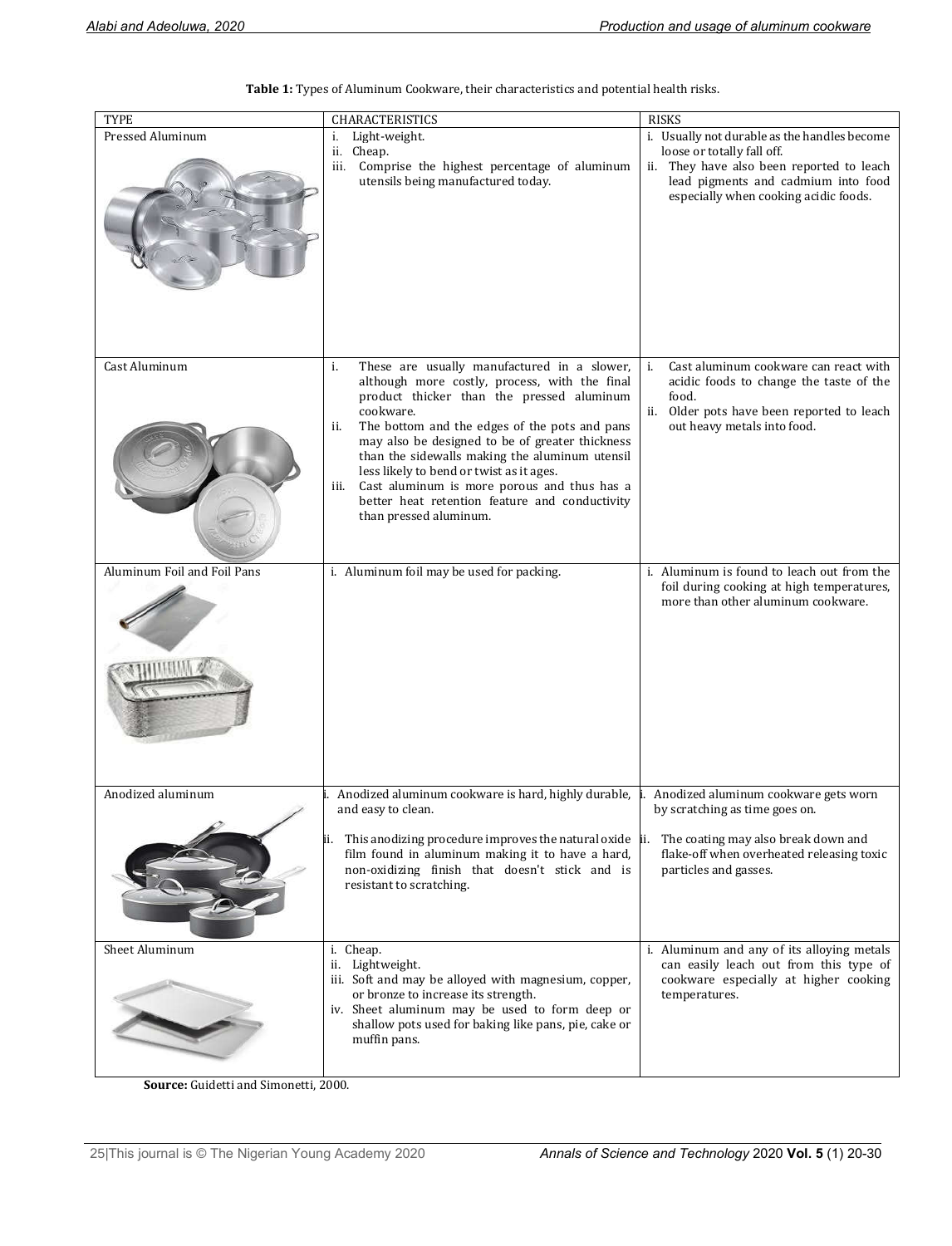| Table 2: Different types of cookwares, their advantages and disadvantages. |                                                                                         |                                                                                                                                 |  |
|----------------------------------------------------------------------------|-----------------------------------------------------------------------------------------|---------------------------------------------------------------------------------------------------------------------------------|--|
| <b>TYPE</b>                                                                | <b>ADVANTAGES</b>                                                                       | <b>DISADVANTAGES</b>                                                                                                            |  |
| Aluminum Cookware                                                          | i. Recyclable                                                                           | i. The metal has consistently been placed in the top 200 health-                                                                |  |
|                                                                            | ii. Lightweight.                                                                        | jeopardizing toxins by the Agency for Toxic Substances and                                                                      |  |
|                                                                            | iii. Thermally responsive.                                                              | Disease Registry (ATSDR) at the U.S. Department of Health and                                                                   |  |
|                                                                            | iv. Easy to clean.                                                                      | Human Services.                                                                                                                 |  |
|                                                                            | v. Fairly inexpensive.                                                                  | ii. During cooking, some aluminum especially from worn or pitted                                                                |  |
|                                                                            | vi. Energy saving.                                                                      | pots and pans may dissolve into food.                                                                                           |  |
|                                                                            | vii. Hygienically safe.                                                                 | The longer food is cooked or stored in aluminum, the greater<br>iii.                                                            |  |
|                                                                            | Resistant to thermal shock, corrosion and scratching.<br>VIII.                          | the amount of aluminum that gets into food.                                                                                     |  |
|                                                                            | ix. Quality-price ratio is fair.                                                        | Leafy vegetables and acidic foods such as tomatoes and citrus<br>iv.                                                            |  |
|                                                                            |                                                                                         | products, absorb aluminum the most.<br>Salty water or food can pit aluminum cookware, making older<br>v.                        |  |
|                                                                            |                                                                                         | pots a possible source for trace amounts of substances like                                                                     |  |
|                                                                            |                                                                                         | arsenic and fluorides.                                                                                                          |  |
| Copper cookware                                                            | Conducts heat well, making it easy to control cooking<br>i.                             | i. High level of copper leaching can occur when acidic foods are                                                                |  |
|                                                                            | temperatures.                                                                           | prepared in copper cooking utensils, which can cause chemical                                                                   |  |
|                                                                            |                                                                                         | toxicity and illness.                                                                                                           |  |
|                                                                            |                                                                                         |                                                                                                                                 |  |
| Cast iron cookware                                                         | i. Thick and dense which gives even and high heating<br>capacity.                       | i. May rust if not properly maintained.                                                                                         |  |
|                                                                            | ii. Releases some iron (essential nutrient) into food which                             |                                                                                                                                 |  |
|                                                                            | is beneficial to the body.                                                              |                                                                                                                                 |  |
|                                                                            | iii. Retains heat after the element is turned off. This is a                            |                                                                                                                                 |  |
|                                                                            | good attribute for slow cooking and keeping food hot for                                |                                                                                                                                 |  |
|                                                                            | a longer period of time.                                                                |                                                                                                                                 |  |
| Ceramic, Glass, Crock Pot,                                                 | i. Easily cleaned.                                                                      | i. Minor components used in making, glazing, or decorating                                                                      |  |
| Terra Cotta cookware                                                       | ii. Can be heated to fairly high temperatures.                                          | ceramic and glassware such as lead, pigments or cadmium may                                                                     |  |
|                                                                            | iii. Ceramic cookware is glazed with a form of glass to resist                          | cause potential health risks.                                                                                                   |  |
|                                                                            | wear and corrosion.                                                                     | ii. Lead, pigments and cadmium may leach into food especially                                                                   |  |
|                                                                            | iv. Some glass containers are microwave safe.                                           | when cooking acidic foods.                                                                                                      |  |
| Stainless steel pots and                                                   | i. Saves energy significantly.                                                          | The metals present in the alloy used in stainless steel can be<br>i.                                                            |  |
| pans                                                                       | ii. Cooks food excellently for very long period over low                                | released into food. These metals include nickel, molybdenum,                                                                    |  |
|                                                                            | heat and light.                                                                         | titanium, aluminum, chromium and carbon steel may produce                                                                       |  |
|                                                                            | iii. Resistant to thermal shock, corrosion and scratching.                              | health effects.                                                                                                                 |  |
|                                                                            | iv. Inexpensive.                                                                        |                                                                                                                                 |  |
|                                                                            | v. Has cooking surface with less toxic materials than                                   |                                                                                                                                 |  |
|                                                                            | aluminum or non-stick coatings                                                          |                                                                                                                                 |  |
|                                                                            | vi. Can be used at high heat.<br>vii. The surface is sturdy, strong, and scratching and |                                                                                                                                 |  |
|                                                                            | corroding resistant.                                                                    |                                                                                                                                 |  |
|                                                                            | Long-lasting, stable and less susceptible to leaching<br>viii.                          |                                                                                                                                 |  |
|                                                                            | ix. Considered one of the best and safest choices when                                  |                                                                                                                                 |  |
|                                                                            | choosing cookware.                                                                      |                                                                                                                                 |  |
| Gold Cookware                                                              | Has excellent heat conducting capacity and thus saves<br>i.                             | i. Highly expensive                                                                                                             |  |
|                                                                            | energy.                                                                                 |                                                                                                                                 |  |
|                                                                            | ii. Resistant to thermal shock, corrosion and scratching.                               |                                                                                                                                 |  |
|                                                                            | iii. Bacteriostatic.                                                                    |                                                                                                                                 |  |
|                                                                            | iv. Excellent for very long cooking over a low heat.                                    |                                                                                                                                 |  |
| Teflon                                                                     | i. Non-stick                                                                            | Can heat up to 430°C within 5 minutes if left unattended.<br>i.                                                                 |  |
| (Polytetrafluoroethlyene)                                                  |                                                                                         | Produces toxic fumes when heated with high heat which causes<br>ii.                                                             |  |
| coated cookware                                                            |                                                                                         | an illness in humans known as polymer fume fever.                                                                               |  |
|                                                                            |                                                                                         | iii. Scratch easily and may release trace amounts of inert plastic into                                                         |  |
|                                                                            |                                                                                         | the food when cooked.                                                                                                           |  |
|                                                                            |                                                                                         | iv. May contain perfluorooctanoic acid (PFOA), a chemical used to                                                               |  |
|                                                                            |                                                                                         | bond the non-stick coating to the pan. PFOA has been shown to<br>cause cancer, low birth weight, and a suppressed immune system |  |
|                                                                            |                                                                                         | in laboratory animals exposed to high doses.                                                                                    |  |
| Plastic coated wares                                                       | Lightweight. ii. Hard to break.<br>i.                                                   | i. At high temperature, food especially fatty and oily food may                                                                 |  |
|                                                                            | iii. Suitable for use with microwave.                                                   | absorb some of the plasticiser.                                                                                                 |  |
| Bamboo steamers                                                            | i. Non-reactive.                                                                        | i. Chipped bamboo steamers may cause physical hazard.                                                                           |  |
|                                                                            | ii.<br>Considered safe and not harmful to health.                                       |                                                                                                                                 |  |
| Silicone baking wares                                                      | i. Colorful. ii. Lightweight. iii. Non-stick. iv. Stain-resistant.                      | i.<br>Relatively expensive                                                                                                      |  |
|                                                                            | v. Hard-wearing. vi. Cools quickly. vii. Tolerates extreme                              |                                                                                                                                 |  |
|                                                                            | temperature. viii. Freezer, refrigerator, microwave,                                    |                                                                                                                                 |  |
|                                                                            | dishwasher and oven safe. ix. No known health hazard.                                   |                                                                                                                                 |  |
|                                                                            | x. Does not react with food or beverages. xi. Does not                                  |                                                                                                                                 |  |
|                                                                            | produce fumes when heated.                                                              |                                                                                                                                 |  |

**Source:** Guidetti and Simonetti, 2000.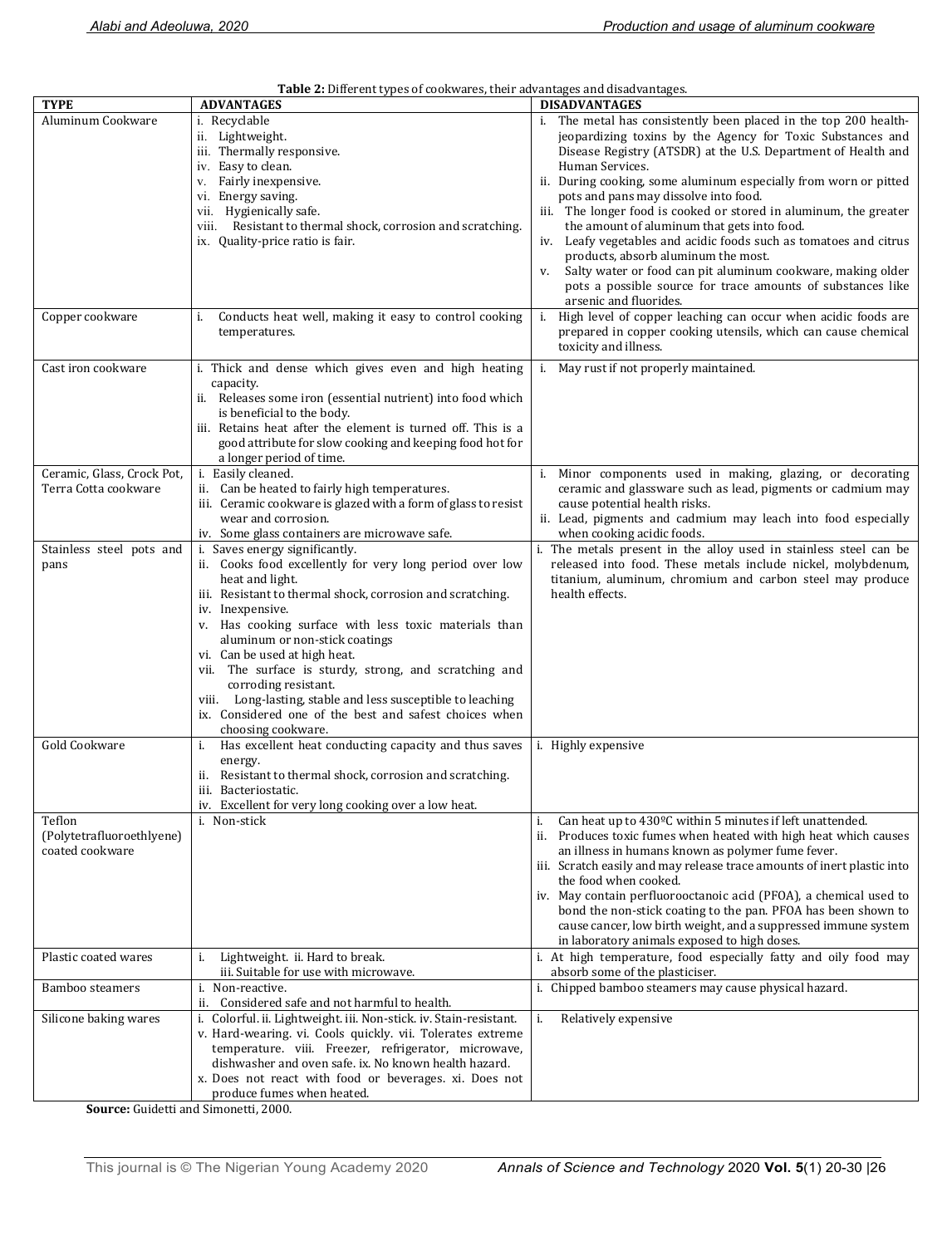## **Public health effects of cooking with aluminum cookware**

There is limited information about the direct public health effects of cooking with aluminum cookware, however, there is increased public health concern as a result of consumption of aluminum and other metals from cookware. Thirty-five metals are of concern to human health according to reports by International Occupational Safety and Health Information Centre, and about one billion people globally suffer from some form of diseases that are linked to these metals (WHO, 2011a). Although many of these metals play important roles in all life forms, some of them can have undesirable effects at high concentrations. For example, arsenic, copper, iron and nickel are considered vital at low concentrations but are highly toxic at high levels (Ogidi *et al*., 2017). High concentrations of aluminum have been discovered in the brain tissue of patients with Alzheimer's disease, dialysis encephalopathy and Parkinson disease (Tabrizi, 2007). The toxicity of aluminum particularly to the aged and to people with kidney failure has also been reported (Soni *et al*., 2001). Aluminum salts can be absorbed by the gut and concentrated in many human tissues especially brain, bone and parathyroid. Bone and liver are the tissues most commonly affected by increased absorption and/or decreased clearance of aluminum. The growth rate of human brain cells slows down with the presence of aluminum. This decrease in growth rate becomes more evident at higher aluminum concentration (Kim, 2001). Exposure to aluminum can cause male reproductive toxicity, with high concentrations of aluminum in the spermatozoa and seminal fluid of humans reported to affect sperm viability and motility, testicular aluminum accumulation, structural changes in the testis such as formation of giant cells, necrosis of spermatocytes and spermatids and a substantial decline in fertility (Chinoy *et al*., 2005; Yousef *et al*., 2007). This reproductive toxicity is as a result of different mechanisms which may include interfering with spermatogenesis and steroidogenesis, inducing oxidative stress, damaging cell signaling, disturbing the blood-testis barrier, promoting lipid peroxidation and affecting the endocrine system (Pandey and Jain, 2015). Oxidative damage and testicular toxicity triggered by aluminum can be linked to the decline in acetyl cholinesterase (AChE) activity of the testis. Aluminum ion can inhibit different metabolism processes in humans by competing with other ions such as magnesium, calcium, iron, phosphorus, and fluoride in various chemical reactions. Malluche (2002) reported that aluminum is connected with anemia, osteomalacia and neurologic syndrome.

Weidenhamer *et al*. (2016) also reported that cookware items manufactured by local artisans pose a significant threat to health from leaching of various metals during cooking. From cooking alone, potential lead exposures were estimated to be as high as 250µg per serving, with a severe potential toxicity to health (Weidenhamer *et al*., 2016). Lead can cause wide range of biological effects in humans which is dependent on the level and duration of exposure. These effects may include inhibition of enzymes, production of marked morphological changes and death. The effect of lead on the central nervous system is of particular concern for the general populace. Lead exposure may result in damage to the learning capacity, high blood pressure, decline in development of intellectual capability and also cardiovascular diseases (Goyer, 1986). For neurological, metabolic and behavioral reasons, children are more vulnerable to the effects of lead than adults. Epidemiological studies suggest that low level exposure of the foetus and developing child may lead to reprotoxic effects affecting neuropsychological development. Lead is identified to cause kidney damage. It also has reproductive effect in male by altering sperm morphology and count while in female, some adverse pregnancy outcomes have been attributed to lead. Absorbed lead is rapidly taken up into blood and soft tissue, followed by a slower redistribution to bone (NCM, 2003). Lead is accumulated in the bone during much of the human life span and may serve as an endogenous source of lead that may be slowly released over several years after the exposure stops (WHO, 1995).

Furthermore, simulated cooking in the laboratory released significant concentration of other metals like cadmium, copper and arsenic from aluminum cookwares (WHO, 2011b). It is an established fact that arsenic is toxic in chronic and acute state. High exposure of arsenic is unevenly distributed into the kidney, lungs, liver and the skin causing arsenicosis, which has not been satisfactorily proven to have cure, while chronic poisoning of arsenic can be reconverted into a less toxic form by the liver and excreted via urine (Caroli *et al*., 1996). Cadmium which can also be present in scraps and other metals used in manufacturing aluminum cookware has a remarkably extended halflife in the human body when ingested, and permanently accumulates in the human body, especially in the liver, kidney and lung. It is more lethal than other heavy metals because it alters biological systems, even at a much lower dose (Nordberg *et al*., 2007). Only a small portion of nickel ingested is absorbed by the body. Consumption of even small quantities of orally ingested nickel from foods rich in nickel or food and drinks polluted through nickel-containing utensils may however lead to an outbreak of eczema in some patients with certain types of nickel dermatitis (Elinder, 1986). Adverse health effects after oral exposure to nickel occur only when the levels exceed many times the normal level of the metal occurring in food or drinking water and are particularly rare cases.

## **Mitigation against leaching of metals from aluminum cookware**

A progressive shift to the use of anodized aluminum cookware should be encouraged to minimize the leaching of aluminum into cooked food. Anodization of aluminum cookware provides a surface that is far more resistant to corrosion and leaching (Sekheta *et al*., 2010). Anodized aluminum cookware is produced by combining aluminum with nonstick materials which is achieved by coating internally with a film of food-grade plastic material, such as polytrifluoroethylene. The anodized aluminum is subjected to a polymer infusion process which confers an anti-stick property and also makes the cookware resistant to scratching. The source of alloying metals in the manufacture of aluminum cookware should also be properly screened and regulated to minimize exposure to heavy metals that may likely leach from the cookware during the process of cooking. For cookware that are usually produced from scraps, these scraps should be properly tested and screened with analyzers to eliminate metals with potential toxic effects to public health. Furthermore, since the probability of leaching occurrence in cookware is largely dependent on factors of temperature and pH, as well as the release of ions as the cookware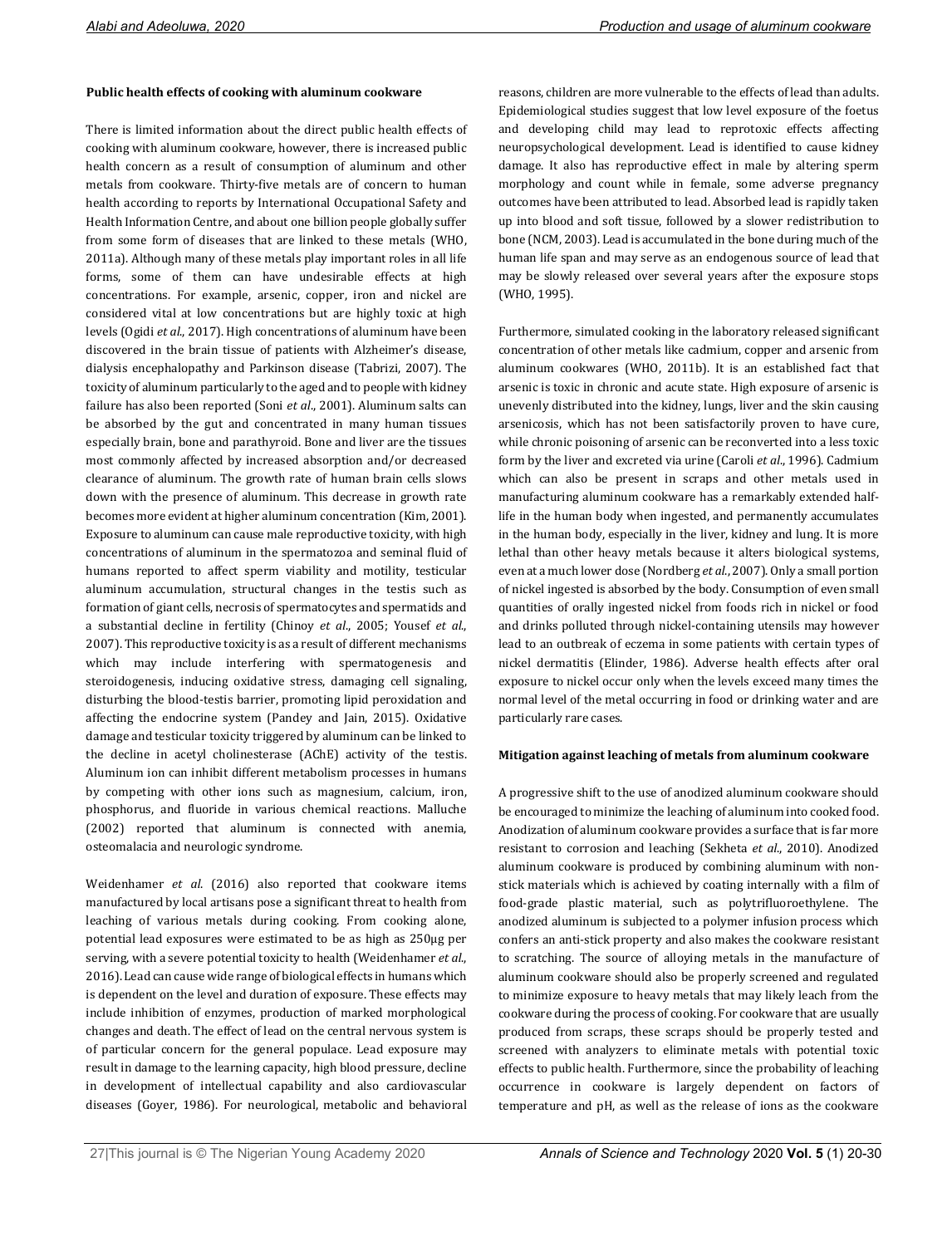ages, the prolonged usage of these cookware should therefore be discouraged and cooking acidic foods in them should also be avoided. There is need for public enlightenment on the potential health implications of cooking with aluminum cookware especially in the developing countries where scrap metals are the main source of materials used in the production of aluminum cookware. Education on the toxicity associated with long time use of aluminum cookware is also necessary to discourage the populace from prolong use of aluminum cookwares in homes.

There is need for more studies into the potential toxicity of cooking with aluminum cookwares. This will provide more scientific explanation to the health effect of using aluminum cookwares and probably help in the legislation to protect the populace.

## **Conclusion**

A collection of aluminum cookware and utensils are in use all over the world, a lot of which are locally made, uncoated and non-anodized. The use of aluminum cookware for cooking offers a significant route for the entrance of aluminum metal into food and subsequently into humans that consume such foods. There is a growing concern of the absorption of aluminum and other metals from cookware as the potential of aluminum and other metals to leach into food has been reported in cooking utensils due to factors such as temperature, pH, duration of cooking and the presence of complexing agents from the alloys used in making the aluminum cookware. The reported high concentrations of metals like lead and arsenic leached into food is a potential health hazard that should be researched. However, the process of anodization and coating of aluminum cookware with plastic material can minimize leaching of these metals into cooked foods but nonetheless gets worn out by scratching as time goes on.

#### **Author Contributions**

Conception: [AOA] Design: [AOA] Execution: [AOA, YMA] Interpretation: [AOA, YMA] Writing the paper: [AOA, YMA]

#### **References**

Abubakar, H. (2011). Problems and prospects of improvisation of Aluminum pot in Potiskum Area of Yobe State, Unpublished Project for the award of NCE Certificate, Fine and applied Art Department Umar Suleiman College of Education Gashu'a, Yobe State.

Adelkhani, H., Nasoodi, S., and Jafari, A. H. (2009). A study of the morphology and optical properties of electropolished aluminum in the Vis-IR region, International Journal of Electrochemical Science, 4; 238- 246.

Agarwal, P., Srivastava, S., Srivastava, M. M., Prakash, S., and Ramanamurthy, M. (1997). Studies on leaching of Cr and Ni from stainless steel utensils in certain acids and in some Indian drinks, Science of Total Environment, 199; 271-275.

Agency for Toxic Substances and Disease Registry (ATSDR), Division of Toxicology. (1999). ATSDR Toxicological Profile for Cadmium. Agency for Toxic Substances and Disease Registry, US Department of Health and Human Services, Atlanta. pp 1-440.

Aleksandra, D., and Urszula, B. (2008). The impact of Nickel on human health*,* Journal of Elementology, 13(4); 685-696.

Al Juhaiman, L. A. (2010). Estimating Aluminum leaching from Aluminum cook wares in different meat extracts and milk, Journal of Saudi Chemical Society, 14; 131-137.

Al Juhaiman, L. A. (2012). Estimating aluminum leaching from aluminum cookware in different vegetable extracts, International Journal of Electrochemical Science, 7; 7283–7294.

Al Juhaiman, L. (2016). Curcumin Extract as a Green Inhibitor of Leaching from Aluminum Cookware at Quasi-Cooking Conditions, Green and Sustainable Chemistry, 6; 57-70. doi: 10.4236/gsc.2016.62005.

Al Zubaidy, E. A., Mohammad, F. S., and Bassioni, G.(2011). Effect of pH, salinity and temperature on aluminum cookware leaching during food preparation, International Journal of Electrochemical Science, 6(12); 6424-6441.

Amarasooriya, A. A., and Dharmagunawardhane, H. A. (2014). Leaching of Aluminum and its Incorporation to Rice During Cooking Under Different Fluoride Concentrations in Water. SAITM Research Symposium on Engineering Advancements, 3; 213-219.

Bassioni, G., Mohammed, F. S., Al Zubaidy, E., and Kobrsi, I. (2012). Risk Assessment of Using Aluminum Foil in Food Preparation. International Journal of Electrochemical Science, 7; 4498-4509.

Berg, T., and Petersen, A. (2000). The release of nickel and other trace elements from electric kettles and coffee machines, Food Additives and Contamination, 17; 189-196.

Bergkvist, C., Kippler, M., Hamadani, J. D., Grander, M., Tofail, F., and Berglund, M. (2010). Assessment of early-life lead exposure in rural Bangladesh, Environmental Research, 110; 718–724.

Cabrera, C., Lloris, F., Gimenez, R., Olalla, M., and Lopez, C. (2003). Mineral content in legume and nuts: Contribution to the spanish dietary intake, Science of Total Environment, 308; 1-14.

Caroli, F., Torre, L. A., Petrucci, F., and Violante, N. (1996). Element speciation in Bioinorganic chemistry, edited by Sergio Caroli, Chemical analysis Series, 135; 445-463.

Chen, X., Zhu, G., Jin, T., and Gu, S. (2009). Effects of Cadmium on Forearm Bone Density after Reduction of Exposure for 10 years in a Chinese population, Environment International, 38(8); 1164-1168.

Chinoy, J., Sorathia, P., and Jhala, D. (2005). Flouride + Aluminum induced toxicity in mice testis with giant cells and its reversal by vitamin C, Journal of Fluoride, 38(2); 109-114.

Clark, C. S., Rampal, K. G., Thuppil, V., Roda, S. M., Succop, P., and Menrath, W. (2009). Lead levels in nem enamel household paints from Asia, Africa and South America, Environmental Research, 109; 930- 936.

Clark, C. S., Spenranskaya, O., Brosche, S., Gonzalez, H., Solis, D., and Kodeih, N. (2015). Total lead concentration in new decorative enamel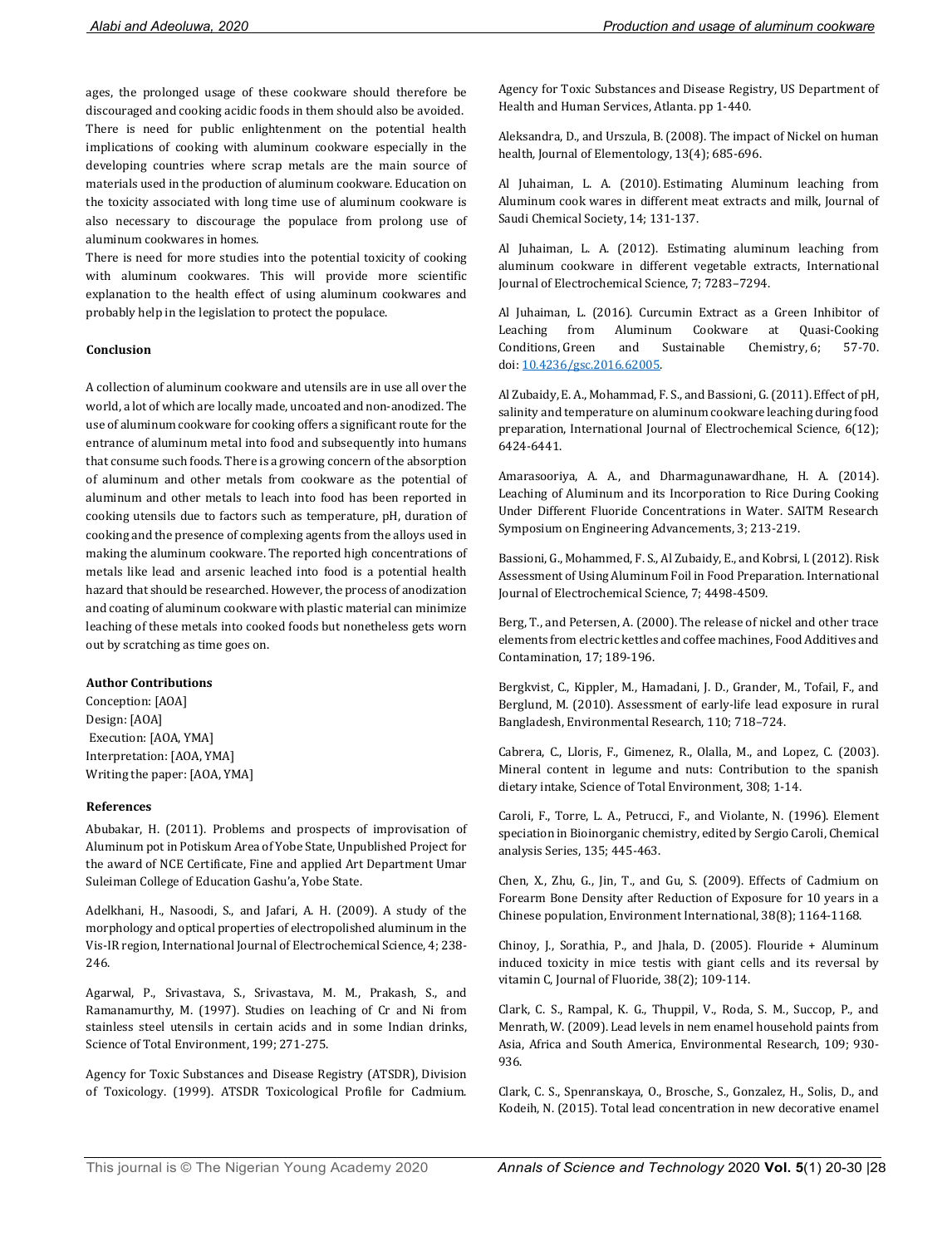paints in Lebanon, Paraguay and Russia. Environmental Research, 138; 432-428.

Codex Alimentarius Commission (CAC). (1995). Codex general standard for contaminants and toxins in foods. Joint FAO/WHO Food standards Programme, Doc. no. CX/FAC 96/17; pp. 1-44.

Dabonne, S., Koffi, B. P. K., Kouadio, E. J. P., Koffi, A. G., Due, E. A., and Kouame, L. P. (2010). Traditional Utensils: Potential Sources of Poisoning by Heavy Metals, British Journal of Pharmacology and Toxicology, 1(2); 90-92.

Deepa, P., and Padmalatha, R. (2013). Corrosion behavior of 6063 alluminium alloy in acidic and in alkaline media, Arabian Journal of Chemistry, 5; 1878-5352.

El Desoky, G. E., Aboul-Soud, M. A., Al-Othman, Z. A., Habila, M., and Giesy J. P. (2013). Seasonal Concentration of Lead in Outdoor and Indoor dust and blood of Children in Riyadh, Saudi Arabia, Environmental Giochemistry and Health, 36; 538-593.

Elinder, C. G. (1986). Zinc. In: Friberg L., Nordberg G. F., Vouk V. B. Hand book on the toxicology of metals. Second edition. Elsevier, Amsterdam, New York, Oxford; pp 23-64.

Exley, C., Korchazhkina, O., Job, D., Strekopytov, S., Polwart, A., and Crome, P. (2006). Non-invasive therapy to reduce the body burden of aluminum in Alzheimer's disease, Journal of Alzheimer's disease, 10(17); 24-29. 10.3233/JAD-2006-10103

Goyer, R. A. (1986). Toxic effect of metals. In:Casarett and Doull's Toxicology. The basic science of poisons. Third edition. p. 582-635.

Guidetti, R., and Simonetti, P. (2000). Materials for cooking. In: A guide to professional cookware, S.A.P.S. Edition 4.0; pp. 16-29.

Hassan, M. F., Sadek, M. A., Abd-El-Razik, F. H., and Kamel, E. A. (2008). Risk of aluminum toxicity and its relation to some biochemical changes in healthy, diabetic and hyperlepidemicrats, Egyptian Journal of Natural Toxins, 5(1-2); 100–120.

Kalra, V., Sahu, J. K., Bedi, P., and Pandey, R. M. (2013). Blood lead levels among school children after phasing-out of leaded petrol in Delhi, India. Indian Journal of Paediatrics, 80; 636-640.

Kapitsinou, A., Souldatou, A., Tsitsika, A, Kossiva, L., Tsentidis, C., and Nisianakis, P. (2015). Risk factors for elevated blood lead levels among Children aged 6-36months living in Greece, Child care Health Development, 41; 1199-1206.

Karbouj, R. (2007). Aluminium leaching using chelating agents as compositions of food, Food and Chemical Toxicology*,* 45; 1688-1693.

Kim, M. S. (2001). Aluminum exposure: a study of an effect on cellular growth rate, Science of Total Environment, 278; 127-135.

Krewski, D., Yokel, R. A., Nieboer, E., Borchelt, D., Cohen, J., Harry, J., Kacew, S., Lindsay, J., Mahfouz, A. M., and Rondeau, V. (2007). Human health risk assessment for aluminium, aluminium oxide, and aluminium hydroxide, Journal of Toxicology and Environmental Health B Critical Review, 10(1); 1–269.

Liangbo, Z., Hongfei, R., Zhuoran, W., Fenghua, W., Jianing, F., Kaili, L., and Xingquan, L. (2017). Migration law of lead and cadmium from Chinese pots during the cooking process, International Journal of food properties, 20(3); S3301-S3310.

Malluche, H. H. (2002). Aluminum and bone disease in chronic renal failure, Nephrology Dial Tranplant, 172(2); 21–24.

Mohammad, F. S., AlZubaidy, E. A. H., and Bassioni, G. (2011). Effect of aluminum leaching process of cooking wares on food, International Journal of Electrochemical Science, 6(1); 222–230.

Nordberg, G., Nogawa, K., Nordberg, M., and Friberg, L. (2007). Cadmium. In: Handbook on toxicology of metals. L editors New York: Academic Press,. p. 65-78.

Nordic Council of Ministers (NCM) (2003). Cadmium Review. CRL, EHN Report 1, Issue no 04.

Nordic Council of Ministers (NCM) (2003). Copper Review. CRL, EHN Report 1, Issue no 04.

Nordic Council of Ministers (NCM) (2003). Lead Review. CRL, EHN Report 1, Issue no 04

Nriagu, J. O., and Azcue, J. M. (1990). Food contamination with arsenic in the environment, Advances in Environmental Science and Technology, 23; 121-143.

Odularu, A. T., Ajibade, P. A., and Onianwa, P. C. (2013). Comparative Study of Leaching of Aluminium from Aluminium, Clay, Stainless Steel, and Steel Cooking Pots, Hindawi Publishing Corporation ISRN Public Health, 3(13); 1-4.

Ogidi, M., Sridhar, M. K. C., and Coker, A. O. (2017). A Follow-Up Study Health Risk Assessment of Heavy Metal Leachability from Household Cookwares, Journal of Food Science and Toxicology, 1(1); 3.

Oke, A. G., and Oyeniyi, A. Y. (2013). Forged Aluminum Pot Production as a Vocation and Its Economic Impetus, Mediterranean Journal of Social Sciences*,* 4(12); 61-65.

Okunna, E. (2004). Traditional Pottery practice in contemporary Nigeria. Nigeria Craft and Technique Nigeria Craft Forum. Industrial Design Programme FUTA Akure, 1(2); 23-26.

Osborn, E. I. (2009). Casting aluminum cooking pots: labour, migration and artisan production in West africa's informal sector, 1945-2005. African Identities, 7; 373-386.

Pandey, G., and Jain, G. C. (2015). Assessment of Molybdenum induced alteration in oxidative indices, Biochemical parameters and sperm quality in Testis of Wistar male rats, Asian Journal of Biochemistry, 10(6); 267-280.

Patricia, A. P. (2000). Metals and Minerals. In: U.S. Geological Survey Minerals Yearbook, USGS Publications, 1; pp.6.

Polizzi, S., Pira, E., Ferrara, M., Bugiani, M., Papaleo, A., Albera, R., and Palmi, S. (2002). Neurotoxic effects of aluminium among foundary workers and Alzheimer's disease, Neurotoxicology, 23(6); 761-774.

Ranaua, R., Oehlensclager, J., Steinhart, H. (2001). Aluminum levels of fish filet baked and grilled in Aluminum foil, Food Chemistry, 73; 1-6.